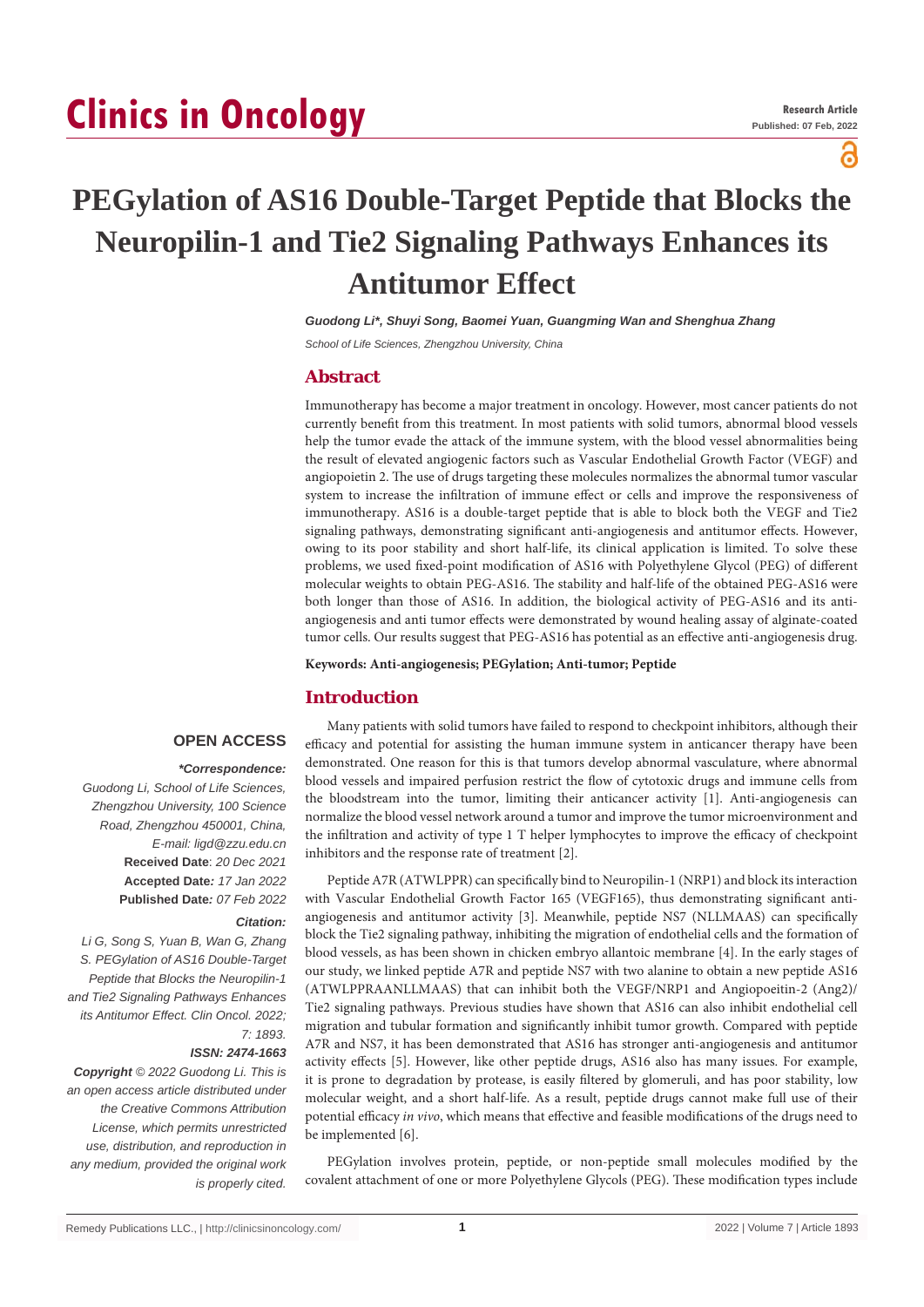random modification, fixed-point modification, enzymatic PEG modification, and non-covalent PEG modification [7-13]. For example, certolizumab pegol (marketed in 2008) is a fixed-point modification of Fab fragment C-terminal Cyst Mercator that uses a 40 kDa branched PEG-MAL against tumor necrosis factor antibodies [14]. PEG also has a large kinetic volume in aqueous solution and is nontoxic and immunogenic [10,15]. PEG modification can also improve the pharmacokinetic properties of peptides and protein drugs *in vivo*. The shielding effect of PEG on the surface of peptides and proteins reduces enzymatic hydrolysis rate, improves stability, and reduces glomerular filtration rate, thus increasing the half-life of peptides and improving the metabolic characteristics of drugs *in vivo*. So far, more than 10 PEG-modified proteins have been approved by the food and drug administration for clinical use [16-18].

In this study, we applied PEG modification technology to AS16, introducing Cysteine (Cys) at the N-terminal of AS16 by chemical synthesis and fixing the Mercator group of the introduced Cys with different molecular weights using monomethoxy Polyethylene Glycol Maleimide (mPEG-MAL). The stability, metabolism, biological activity, and *in vivo* antitumor effect of the modified compound were tested, and a polyethylene glycol modification, mPEG-AS16, with a longer half-life, better antitumor angiogenesis, and tumor inhibition effect was obtained.

# **Materials and Methods**

#### **Reagents and cell culture**

AS16 and Cys-AS16 were purchased from Shanghai Ketai Biotechnology Co., Ltd., and mPEG-MAL (5 and  $_{20k}$ Da) was purchased from Tianjin Hongri Jinboda Biotechnology Co., Ltd. Human plasma was isolated from blood supplied by volunteers. Sodium alginate and FITC-dextran were purchased from Sigma-Aldrich, and RPMI-1640 medium was purchased from Solarbio. Penicillin/streptomycin was purchased from Gibico. HUVEC and S180 cells were preserved in our laboratory, and the cells were cultured in RPMI-1640 medium containing 10% FBS and 100 IU penicillin/streptomycin at 37°C in a 5% CO<sub>2</sub> atmosphere.

#### **Effects of molar ratio and reaction temperature on modification reaction**

Cys-AS16 was dissolved in PBS (pH 6.0, 20 mM) to a final concentration of 1 mg/mL. Cys-AS16 and mPEG-MAL in molar ratios of 1:1, 1.5:1, and 2:1 were added to the Cys-AS16 solution (1 mL) and left to react for 1h at 25°C. This was then sampled using RP-HPLC (C18 analytical column: 250 mm  $\times$  4.6 mm  $\times$  5 µm; Zhengzhou Yingnuo Biotechnology Co., Ltd.; Agilent LC 1200 liquid chromatography). 1 mL of the above Cys-AS16 solution was then collected and allowed to react with mPEG-MAL with a Cys-AS16: mPEG-MAL molar ratio of 1:2. The reaction was first carried out at 4°C for 1 h and then at 25°C for 1 h, and the samples were analyzed using RP-HPLC.

#### **Separation and purification of modifications**

The modification reaction was carried out in accordance with the optimum reaction conditions that had been determined. After the completion of the reaction, the modified compounds were isolated and purified by preparative RP-HPLC. The purification conditions were as follows: (1) Mobile phase A: 0.1% TFA aqueous solution, (2) mobile phase B: Acetonitrile, (3) wavelength: 228 nm, (4) flow rate: 5 mL/min, (5) column temperature: 25°C, (6) injection volume: 10 mL, and (7) elution gradient: 0~30 min, 20%~60% B. The purified modifications were analyzed for purity using RP-HPLC and then stored using lyophilization.

#### **Enzyme hydrolysis stability test**

100 µL of each of AS16, mPEG<sub>5k</sub>-AS16, and mPEG<sub>20k</sub>-AS16 in equimolar concentration  $(2.4 \mu mol/L)$  were added to 900  $\mu$ L of plasma and rapidly vortexed. The time point at which the peptide was added to the plasma was recorded as 0 h. The peptide plasma mixture was quickly incubated in 37°C, and 100 µL samples were taken at different time points. Next, 50 µL of a 10% perchloric acid solution was added to 100 µL of the mixture, and the mixture was thoroughly vortexed and then centrifuged at 12,000 rpm for 15 min. 100 µL of the supernatant was then aspirated and stored at -80°C. The concentration of AS16 and its analogues in the supernatant was determined by RP-HPLC.

#### **Determination of pharmacokinetic parameters**

Sprague Dawley (SD) rats weighing approximately 250 g each were purchased from the Experimental Animal Center of Henan Province. The rats were fasted for 12 h before the experiment and were free to drink water during the experiment. Blood was taken from the orbital venous plexus of the rats. The blood sample was placed in an Eppendorf (EP) tube containing heparin sodium. After mixing, the cells were centrifuged at 6000 rpm for 3 min. The supernatant, blank plasma was stored at -20°Cuntil use. AS16, mPEG<sub>5k</sub>-AS16, and  $mPEG_{20k}$ -AS16 were dissolved in saline, formulated into equimolar solutions, and then stored at -80°C until use.

The AS16, mPEG<sub>5k</sub>-AS16, and mPEG<sub>20k</sub>-AS16 solutions were diluted with blank plasma to prepare a series of standard concentrations of three parts each. 25 µL of 10% perchloric acid was added to 50 µL of the mixture, vortexed, and then centrifuged at 12,000 rpm for 15 min, after which 20 µL of the supernatant was analyzed using RP-HPLC. A standard curve was prepared based on peak area and concentration (µmol/mL) data.

AS16, mPEG<sub>5k</sub>-AS16, and mPEG<sub>20k</sub>-AS16 solutions (standards of 40 mg/kg AS16; 23.7 µmol/kg) were injected into the SD rats *via* the tail vein. Blood was taken from the orbital venous plexus of the rats before administration (0 h) and at different time points after administration. The blood sample was placed in an EP tube containing heparin sodium, mixed, and centrifuged at 6000 rpm for 3 min. 50  $\mu$ L of the supernatant was then added to 25  $\mu$ L of 10% perchloric acid, mixed, and centrifuged at 12,000 rpm for 15 min, and 20 µL of the supernatant was taken and analyzed using RP-HPLC. The chromatographic conditions were as follows: (1) Wavelength: 228 nm, (2) flow rate: 1 mL/min, (3) column temperature: 30°C, (4)injection volume: 20 µL, (5) mobile phase A: 0.1% TFA aqueous solution, (6) mobile phase B: Acetonitrile + 0.1% TFA, (7) elution gradient of AS16: 0~30 min, 20%~60% B, and (8) elution gradients of mPEG<sub>5k</sub>-AS16 and mPEG<sub>20k</sub>-AS16: 0~5 min, 20%~40% B; 5~15 min, 40%~50% B; and 15~20 min, 50%~60% B.

#### **Wound healing assay**

HUVEC cells with a positive growth rate were taken, and cell density was adjusted to  $1 \times 10^5$  cells/mL using RPMI-1640 medium after digestion. The cell suspension was added to a 24-well plate (1 mL per well) and allowed to sit for 24 h. After 24 h, cell enrichment was about 95% and was a continuous monolayer. A 200 µL pipette tip was used to "+" the line on the cells. This was then washed twice with PBS and replaced with RPMI-1640 medium without FBS. Different concentrations (5, 25, and 100  $\mu$ M) of AS16, mPEG<sub>EL</sub>-AS16, and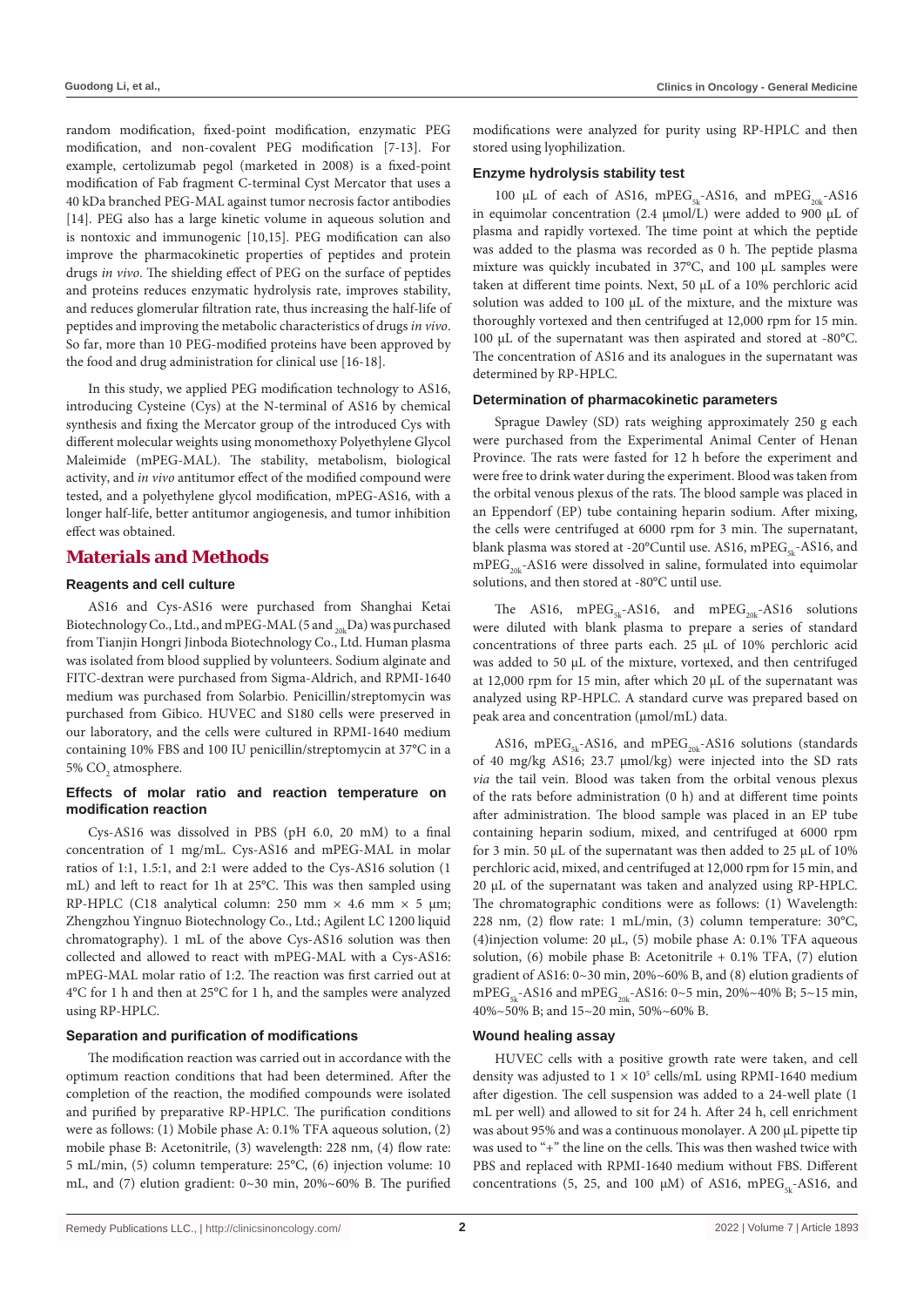$mPEG_{20k}$ -AS16 were added to the wells, and three replicate wells were set for each concentration. Three measurements of the wound width were randomly selected for each well under the microscope and recorded as  $W_{ab}$ . After 24 h, the width of the scratch at the same place of each well was measured and recorded as  $W_{24h}$ . Mobility was calculated as follows: mobility (%).

$$
= [1\text{-}W_{_{24\text{h}}}/W_{_{0\text{h}}}]\times 100\%.
$$

#### **Alginate-coated tumor cells**

Female Balb/c mice aged 6~8 weeks were purchased from Beijing Weitonglihua Biotechnology Co., Ltd. The density of S180 cells was adjusted to  $1 \times 10^7$  cells/mL, and 0.2 mL of the cell suspension was injected into the abdominal cavities of the mice. One week later, a slight swelling of the mice abdomens was observed. After the ascites was aspirated and diluted with saline at a ratio of 1:5, 0.2 mL of the diluted ascites was injected into the abdominal cavity of Balb/c mice for a second passage. After 5~7 days, the ascites of the mice were taken, diluted with saline, and centrifuged at 1,000 rpm for 5 min, and the supernatant was discarded.

The alginate was dissolved in saline to prepare a 1.5% alginate solution. Then, the precipitated S180 cells were re-suspended in a 1.5% alginate solution to adjust the cell density to  $1 \times 10^7$  cells/ mL. Next, the S180 cell suspension was slowly dropped into 80 mM Calcium Chloride (CaCl<sub>2</sub>) solution and then stirred. The white alginate particles that had formed were allowed to stand at room temperature for 30 min to solidify.

Balb/c mice were intraperitoneally injected with an appropriate amount of chloral hydrate for anesthesia. The right upper back skin of the mice was sterilized with 75% alcohol, and a small opening was cut. Alginate particles were planted under the skin of mice at three particles per mouse, and the incisions were sterilized. The mice were randomly divided into four groups, with eight mice in each group. These groups were the NS group, the AS16 group (0.3 µmol/kg/d), the mPEG<sub>5k</sub>-AS16 group (0.3 µmol/kg/d), and the mPEG<sub>20k</sub>-AS16 group (0.3 µmol/kg/d). The drugs were administered via the tail vain for 14 days from the day after the alginate particles were planted, and the mice were free to eat and drink during the experiment. At the end of the administration, parts of the mice were directly sacrificed, the alginate particles were exposed to the back skin, and the surface angiogenesis of the particles was photographed and stained using H&E. The mice were then injected with 1% FITC-dextran (100 mg/kg) via the tail vein and were sacrificed after 20 min. The alginate particles were then removed, soaked in 1 mL of saline, and thoroughly mixed, and the supernatant was centrifuged. The optical density of the fluorescence in the supernatant was measured using a fluorescent microplate reader (Thermos Scientific). At the same time, the standard curve was made using FITC-dextran.

#### **The antitumor activity of AS16 and mPEG-AS16** *in vivo*

The ascites of the mice were removed and centrifuged at 1,000 rpm for 5 min, and the precipitated S180 cells were resuspended in saline. The survival rate of the cells was over 95%, as measured by 0.2% trypan blue staining. The cell density was adjusted to  $1 \times 10^7$  cells/ mL, and 0.1 mL of cell suspension was injected into the right upper extremities of the mice. The tumor-bearing mice were randomly divided into six groups, with six mice in each group. These groups were the NS group, the AS16 group (0.3  $\mu$ mol/kg/d), the mPEG<sub>EL</sub>-AS16 high-dose group (0.3  $\mu$ mol/kg/d), the mPEG<sub>5k</sub>-AS16 low-dose group (0.15  $\mu$ mol/kg/d), the mPEG<sub>20k</sub>-AS16 high-dose group (0.3  $\mu$ mol/kg/d), and the mPEG<sub>20k</sub>-AS16 low-dose group (0.15  $\mu$ mol/ kg/d). The drugs were administered *via* the tail vein for 14 days from the third day after the tumor had been administered, and the mice were free to eat and drink during the experiment. The long diameter (a) and short diameter (b) of the tumor were measured daily, and the tumor volume was calculated according to the following formula: Tumor volume =  $\pi/6 \times a \times b^2$ . The growth curve of the tumor was also drawn. The bodies of the mice were weighed daily, and a body weight curve was drawn. At the end of the administration, the mice were sacrificed, and the tumors were removed and weighed. The tumor inhibition rate of each group was calculated according to the following formula: Inhibition Rate  $(IR) = (1 - \text{tumor weight of the})$ drug group/tumor weight of the NS group)  $\times$  100%. The tumor was then subjected to CD31 immunohistochemical staining.

#### **Statistical analysis**

Statistical analysis was performed using SPSS 19.0. Experimental data were expressed as mean  $\pm$  SD. Differences in significance were compared using t test, where \*P<0.05, \*\*P<0.01, and \*\*\*P<0.001.

#### **Results**

#### **Modification and purification of AS16 by PEG**

Modification yield is related to pH, time, molar ratio, and temperature of the reaction. mPEG-MAL is able to modify mercapto groups at a fixed point in alkaline and neutral to slightly acidic mediums. After trying different pH levels, we found that there was no significant difference in modification rate in the range of pH 6.0~8.0 (data not shown). Moreover, mPEG-MAL is generally unstable in alkaline environments and prone to ring opening reactions [19]. Thus, we set the pH of the reaction to 6.0. The molecular weight of the peptide was small, and the modified group could be fully exposed. When mPEG-MAL reacted with Cys-AS16 for 1 h, the modification rate was already high. Therefore, in order to determine the best reaction conditions, we, for the most part, varied only the molar ratio and the reaction temperature. The peak times of AS16 and mPEG<sub> $5k$ -</sub> MAL were measured to be approximately 13 and 17 min, respectively. After the reaction, a new peak appeared at approximately 18 min, this being the absorption peak of mPEG<sub>5k</sub>-AS16 (Figure 1A). When the molar ratio of mPEG<sub>5k</sub>-AS16 and Cys-AS16 was 1:1, the modification was unimodal (Figure 1B). When the molar ratio of mPEG<sub>5k</sub>-MAL and Cys-AS16 changed from 1:1 to 2:1, the unreacted mPEG<sub>5k</sub>-MAL gradually increased, but the modification rate did not. The modification rate when the modification reaction temperature was 4°C was significantly higher than that when the temperature was 25°C (Figure 1C, 1D). When the reaction temperature was 25°C, there was a miscellaneous peak at 15.2 min, this being likely due to the peptide degrading at 25°C. However, when the molar ratio of AS16 and mPEG<sub>20k</sub>-MAL was 1:1, the peak times of both mPEG<sub>20k</sub>-MAL and mPEG<sub>20k</sub>-AS16 were approximately 20 min (Figure S1A), and the peak height of mPEG<sub>20k</sub>-MAL was very low. After mPEG<sub>20k</sub>-MAL reacted with AS16, the peak height of mPEG<sub>20k</sub>-AS16 increased significantly. Therefore, although the peak times of AS16 and mPEG<sub>20k</sub>-MAL were close, AS16 was modified by mPEG<sub>20k</sub>-MAL, and the modification rate was high. Considering the separation and purification of the product and the cost of the raw material, the best modification conditions were as follows: pH of 6.0, a molar ratio of 1:1, a temperature of 4°C, and a reaction time of 1 h. Given these conditions, the reaction modification rate was able to exceed 80%. We thus reacted mPEG-MAL with AS16 under these optimal modification conditions and purified the modified compounds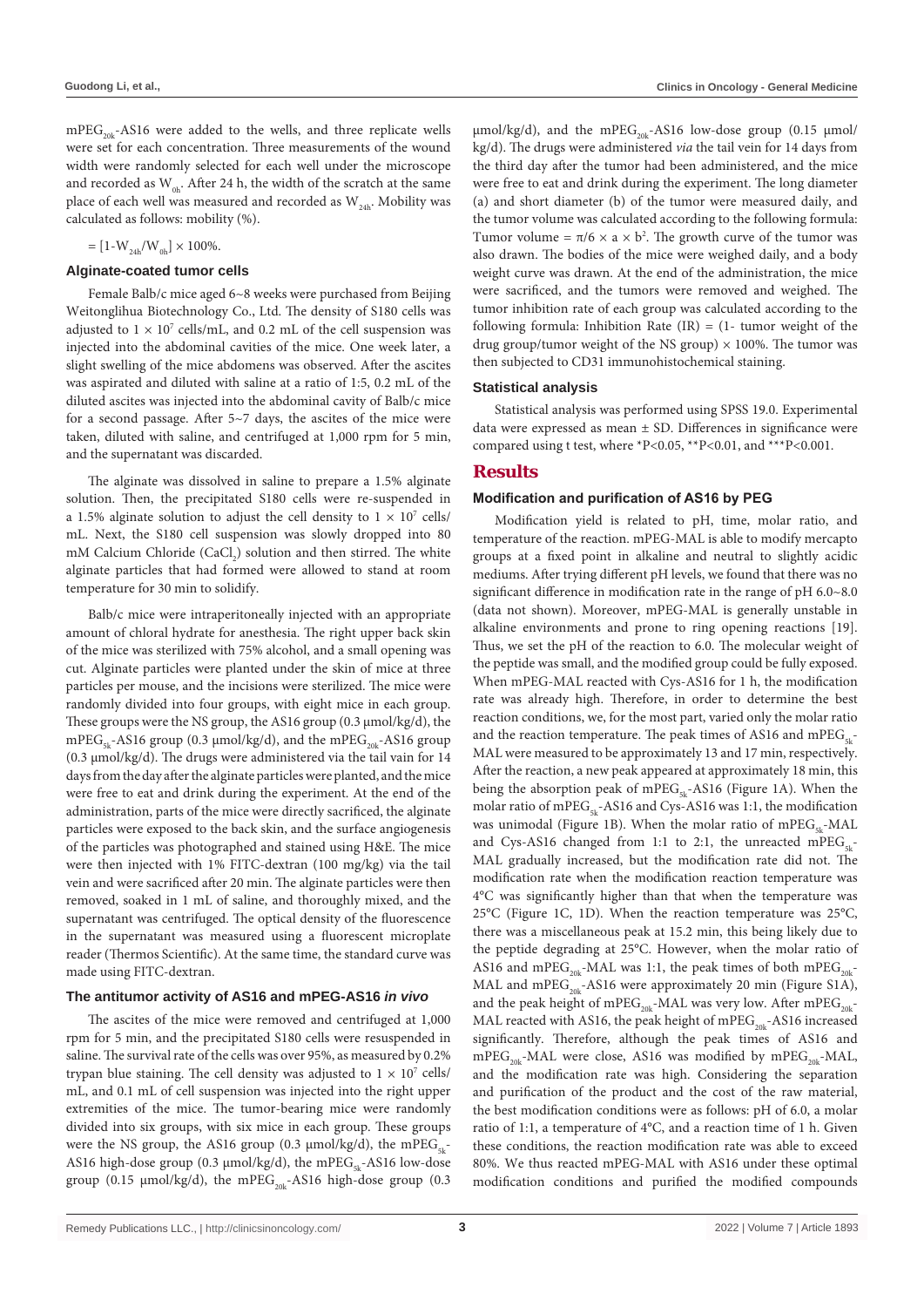

A modification reaction RP-HPLC chromatogram at a reaction temperature of 4°C. D) A modification reaction RP-HPLC chromatogram at a reaction temperature of 25°C.

using Reversed-Phase High-Performance Liquid Chromatography (RP-HPLC) [20]. The compounds were separated and purified by preparative RP-HPLC, and mPEG<sub>5k</sub>-AS16 and mPEG<sub>20k</sub>-AS16 were obtained. According to the RP-HPLC analysis of the purified products, mPEG<sub>5k</sub>-AS16 and mPEG<sub>20k</sub>-AS16 had purity of over 90% (Figure S1B, S1C). The modification conditions were mild, and both the reaction rate and modification rate were high. Next, we verified that the PEG modification strategy was able enhance the antienzymatic hydrolysis ability of AS16 and extend its half-life *in vivo*.

#### **Study of enzyme stability and preliminary pharmacokinetics of AS16 and its analogues**

AS16 had poor stability *in vivo* and had almost completely degraded after 5 h in human plasma (Figure 2A). However, mPE $G_{5k}$ -AS16 and mPEG<sub>20k</sub>-AS16 were degraded by about 20% and 10%, respectively, at 200 h because of their significantly reduced enzymatic hydrolysis rate. This reduction was caused by the shielding effect of PEG, the higher molecular weight of the modifier, and the stronger resistance of the drug to enzymatic degradation.

We conducted a preliminary study of the metabolism of AS16 and its modifications *in vivo*. We found that there were no absorption peaks in the blank plasma samples around the maximum absorption peaks of AS16, mPEG<sub>5k</sub>-AS16, and mPEG<sub>20k</sub>-AS16, which suggests that the endogenous substances in the plasma did not interfere with the determination of AS16 and its analogues and that the samples have strong specificity under such chromatographic conditions (Figures S2A-S2C). The AS16, mPEG<sub>5k</sub>-AS16, and mPEG<sub>20k</sub>-AS16 standards were tested using RP-HPLC, the peak area was recorded,





and linear regression was conducted on the measured peak area (Y) and concentration (X; data not shown). The regression equation of the plasma standard curve of AS16 was Y=1.855X-0.1258 (R2=0.999; a good linear relationship in the range of 3.70 mol/L to 237.68 mol/L). For mPEG<sub>5k</sub>-AS16, the equation was Y=24.069X+2.056 (R2=0.999; a good linear relationship in the range of 7.36 mol/L to 294.72 mol/L). For mPEG<sub>20k</sub>-AS16, the equation was Y=29.152X-1.767 ( $R^2$ =0.999; a good linear relation in the range of 23.4 mol/L to 238.68 mol/L).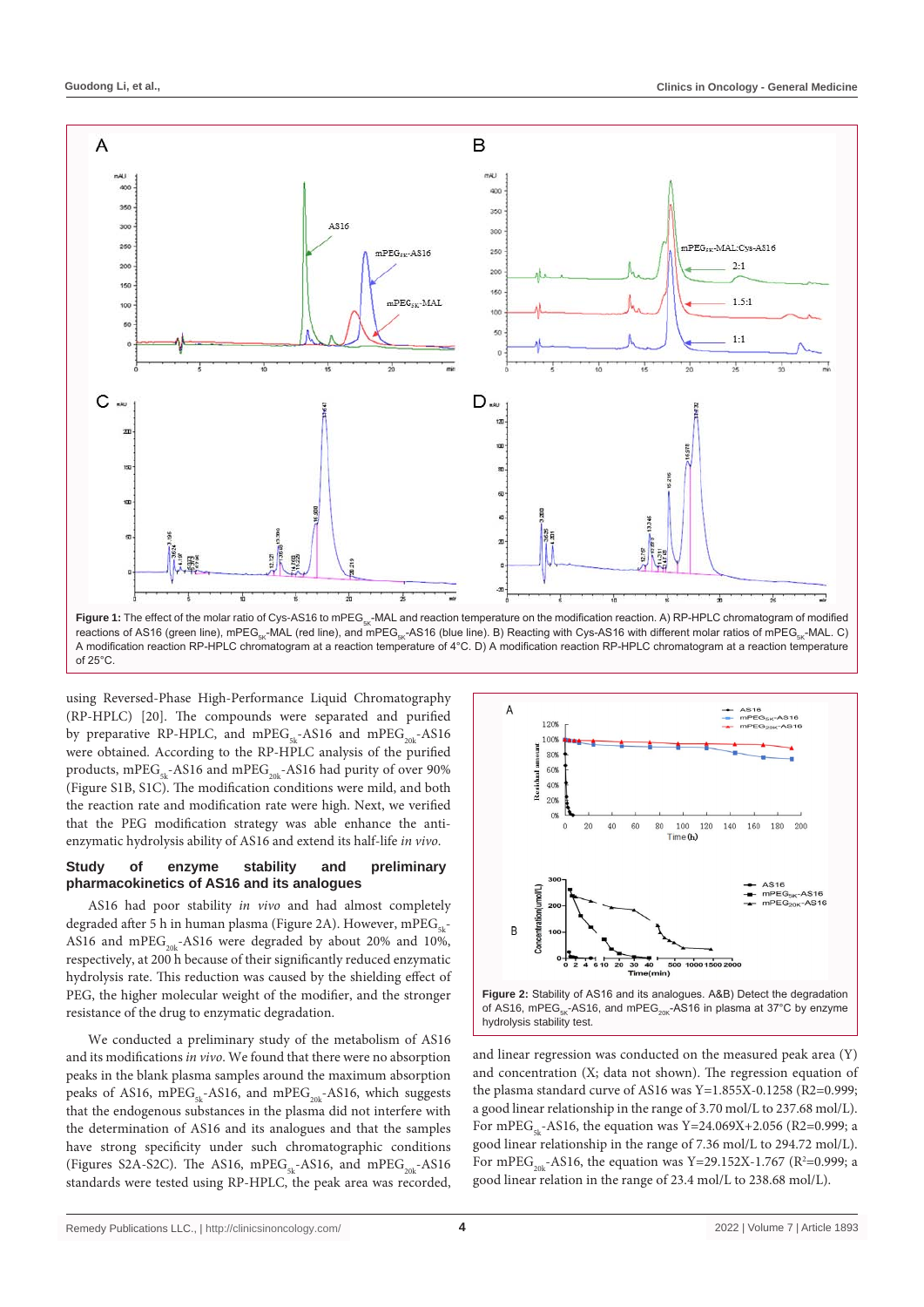| AU IU AILUI I.V. III IALD. |        |                       |                          |
|----------------------------|--------|-----------------------|--------------------------|
| <b>Parameters</b>          | AS16   | $mPEG_{\kappa}$ -AS16 | $mPEG_{\text{out}}-AS16$ |
| $K$ (min <sup>-1</sup> )   | 0.645  | 0.122                 | $1.334 \times 10^{-3}$   |
| $T_{1/2}$ (min)            | 1.074  | 5.680                 | 519                      |
| $Vd$ ( $L/kg$ )            | 1.305  | 0.095                 | 0.155                    |
| AUC (µmol.min/L)           | 28.147 | 2035.352              | 114500                   |
| $CL$ ( $L/h.kq$ )          | 50.520 | 0.695                 | 0.012                    |

**Table 1:** The concentration-time curve of AS16, mPEG<sub>5k</sub>-AS16 and mPEG<sub>20k</sub>-AS16 after i.v. in rats.

Next, we injected AS16 and mPEG-AS16 into rats to preliminarily study the metabolism of these three substances *in vivo*. We calculated the plasma concentration using the standard curve and drew the drug concentration-time curve. AS16 was rapidly metabolized in rats, its blood concentration after 1min of administration was far lower than that of mPEG<sub>5k</sub>-AS16 and mPEG<sub>20k</sub>-AS16, and it could hardly be detected after 5 min of administration (Figure 2B). PEG modification thus significantly improved the pharmacological properties of the peptides *in vivo*, and the half-life of peptides increased drastically according to the molecular weight of the modifier. The *in vivo* halflife of mPEG<sub>5k</sub>-AS16 increased by approximately five times, and the substance was almost undetectable after 40 min of administration. The *in vivo* half-life of mPEG<sub>20k</sub>-AS16 increased by nearly 500 times, and the blood concentration remained high after 24 h.

According to the concentration-time data, we calculated the main pharmacokinetic parameters of AS16 and its analogues (Table

1). Compared with AS16, the *in vivo* half-lives of mPEG<sub>5k</sub>-AS16 and mPEG<sub>20k</sub>-AS16 were long, their area under the curve was high, and there *in vivo* clearance rate was low. The pharmacokinetic characteristics of mPEG<sub>5k</sub>-AS16 and mPEG<sub>20k</sub>-AS16 were also different from one another. mPEG<sub>20k</sub>-AS16 was clearly metabolized slower *in vivo* and was able to remain at a high blood concentration for a long period of time. This is mainly because the molecular weight of mPEG<sub>5k</sub>-AS16 was small and not enough to reduce the glomerular filtration rate. Only when the molecular weight of PEG modifier was greater than 20 kDa did the glomerular filtration rate decrease, thus extending the peptide's half-life.

#### **Effects of AS16 and its analogues on human umbilical vein endothelial (HUVEC) cell migration**

PEG modification not only prolongs the half-life of peptides *in vivo*, but it also reduces their bioactivity [21]. The ideal PEG modification thus causes an increase in half-life *in vivo* that is able to compensate for the decrease in bioactivity. In this study, the half-life of AS16 was prolonged after PEG modification, and a high concentration was maintained for a longer time. Next, we studied the biological activity of AS16 and its analogues. Endothelial cell migration is crucial for tumor angiogenesis, so we examined the effect of AS16 and its analogues on HUVEC cell migration using wound healing assay. We found that the cell wound area in the negative control group was almost completely healed at 24 h (Figure 3A). By contrast, most of the AS16, mPEG<sub>5k</sub>-AS16, and mPEG<sub>20k</sub>-AS16 experimental groups were not healed, and the migration distances



AS16 on HUVEC cell migration by wound scratch assay. B) Quantification of HUVEC cell mobility. C) Representative images of alginate particles on day 14 after s.c. implantation (4 × 10<sup>5</sup> cells) into Balb/c mice. D) FITC-Dextran content at alginate particles. Determination of FITC-Dextran was performed after i.v. injection of high molecular weight F1TC-Dextran (100 mg/kg). E) HE staining of alginate particles containing S180 cells. The black arrow points to S180 cells outside the alginate granules. (Magnification: x100). \*P<0.05, \*\*P<0.01, \*\*\*P<0.001.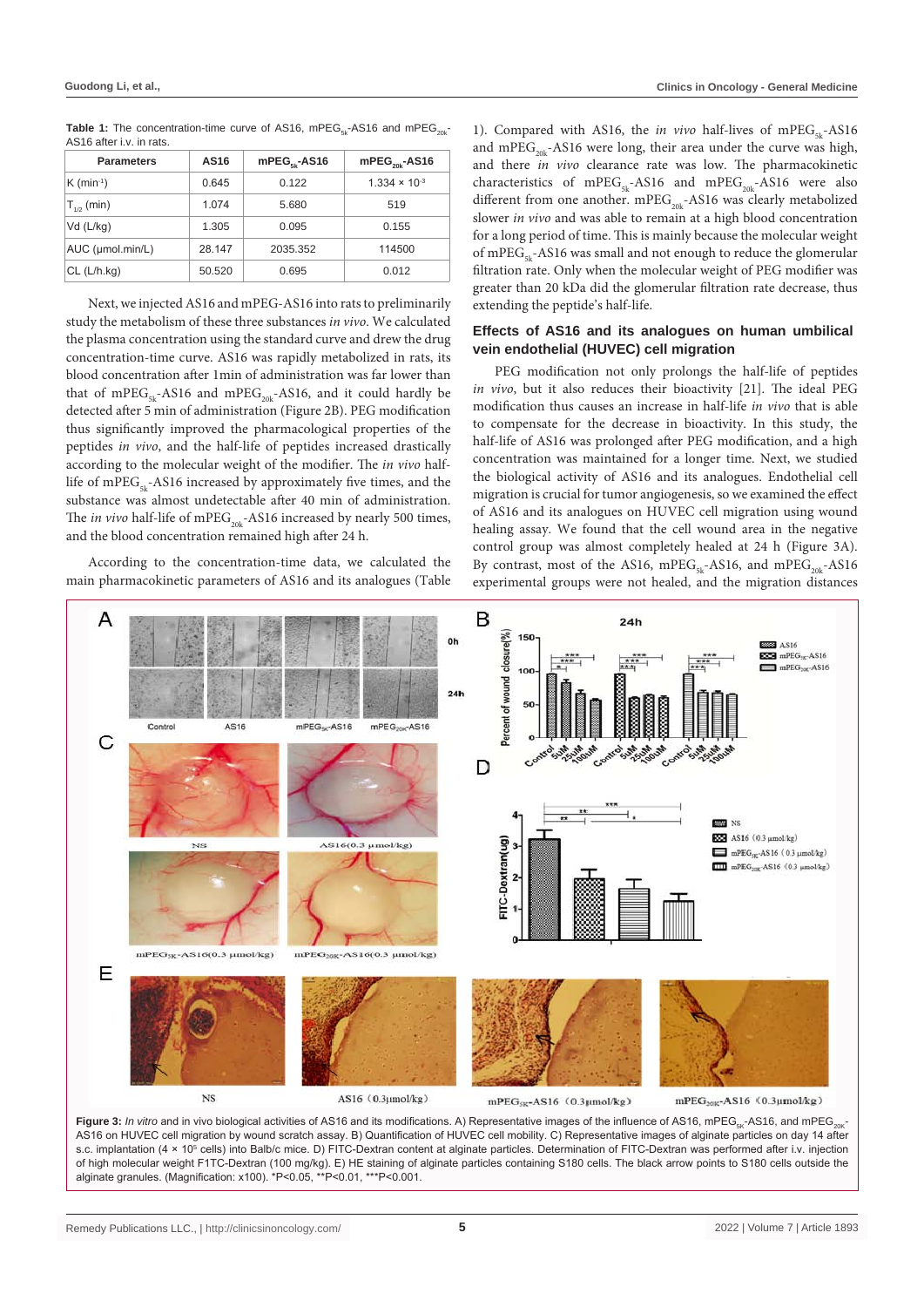

D) Quantification of tumor weights. E) The tumor inhibitory rate of AS16, mPEG<sub>ex</sub>-AS16, and mPEG<sub>20K</sub>-AS16. F) Representative images of CD31 immunostaining on tumor tissues. \*P<0.05, \*\*P<0.01, \*\*\*P<0.001.

were significantly smaller for these groups than those in the negative control group. According to the results of the wound healing assay, all three peptides were able to significantly inhibit the migration of HUVEC cells (Figure 3B). The ability of AS16 to inhibit HUVEC cell migration was also positively correlated with its concentration. At a concentration of 100 µM, the migration rate was the lowest, about 60%. Both the mPEG<sub>5k</sub>-AS16 and mPEG<sub>20k</sub>-AS16 groups were able to inhibit HUVEC migration, but there was no dose correlation, which may have been because mPEG<sub>5k</sub>-AS16 and mPEG<sub>20k</sub>-AS16 were more stable and able to better perform for a long period of time at a low concentration. mPEG<sub>5k</sub>-AS16 and mPEG<sub>20k</sub>-AS16 had similar effects to that of AS16 in inhibiting HUVEC cell migration, indicating that the biological activity of the original peptide was maintained after PEG modification. This is an important factor in ensuring the effective anti-angiogenesis and antitumor effects of the modifications *in vivo*.

#### **Antitumor angiogenesis in AS16 and its analogues**

An alginate-coated S180 cell assay can be used to directly quantify the antitumor angiogenesis of AS16 and its analogues *in vivo*. Thus, we transplanted alginate particles under the skin of mice. Because the tumor cells in the alginate particles released all kinds of factors that promoted angiogenesis, there was angiogenesis on the surface of the particles. The FITC-labeled dextran that binds and adsorbs to the vascular endothelial cells was injected through the tail vein, and then, the fluorescence in the particles was detected to

quantitatively determine the vascular density of the alginate particles. We determined that the stronger the fluorescence, the more vessels the alginate particles had. We also observed the alginate particles in each group and found that the vascular densities of the particles in the AS16, mPEG<sub>5k</sub>-AS16, and mPEG<sub>20k</sub>-AS16 groups were significantly reduced (Figure 3C). The anti-angiogenesis ability of mPEG<sub>5k</sub>-AS16 and mPEG<sub>20k</sub>-AS16 was stronger than that of AS16, and there were almost no vessels on the surface of particles in the mPEG<sub>20k</sub>-AS16 group. It was thus found that AS16, mPEG<sub>5k</sub>-AS16, and mPEG<sub>20k</sub>-AS16 were able to effectively inhibit tumor angiogenesis and that  $mPEG_{20k}$ -AS16 had the strongest anti-angiogenesis effect (Figure 3D). Using Hematoxylin and Eosin (H&E) staining of alginate particles, we found that the tumor cells were mostly dead at the particle centers and that there was a large number of living tumor and vascular endothelial cells on the particle surfaces. The number of surrounding cells of the mPEG<sub>20k</sub>-AS16 group had significantly reduced (Figure 3E), and the cells on the particle surface of the mPEG<sub>20k</sub>-AS16 group had the lowest number, indicating that  $mPEG_{20k}$ -AS16 was able to inhibit tumor angiogenesis most effectively.

#### **Inhibitory effect of AS16 and its analogues on sarcoma 180 transplant model**

Finally, we tested the antitumor activity of AS16 and mPEG-AS16 *in vivo* using Sarcoma 180 (S180) mouse transplant models. During the experiment, the growth status of the mice in each group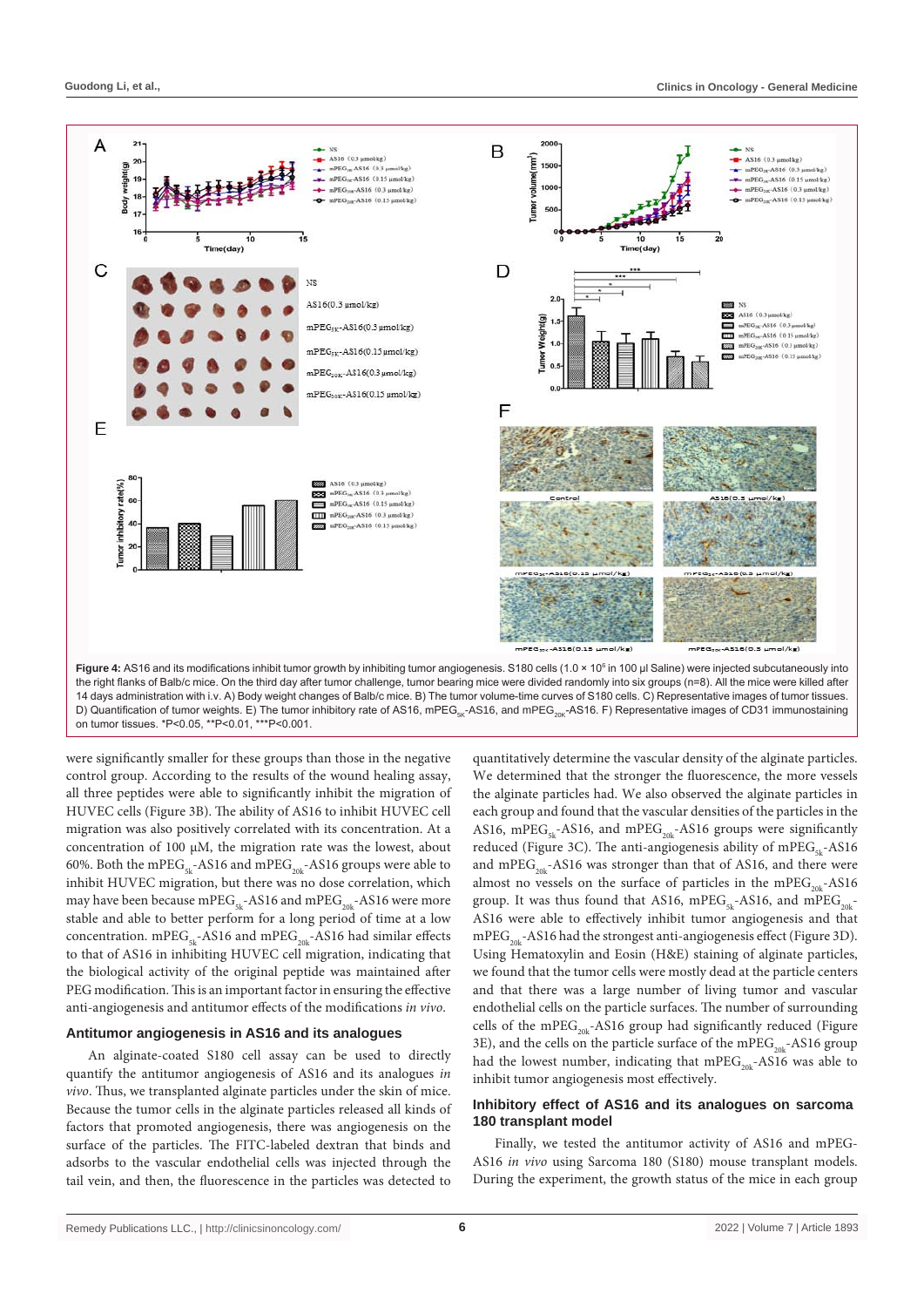





plasma sample containing AS16; (3) AS16 standards. B) Plasma RP-HPLC chromatogram of mPEG<sub>sk</sub>-AS16. (1) Blank plasma; (2) plasma sample containing mPEG<sub>sk</sub>-AS16; (3) mPEG<sub>sk</sub>-AS16 standards. C) Plasma RP-HPLC chromatogram of mPEG<sub>20K</sub>-AS16. (1) Blank plasma; (2) plasma sample containing mPEG<sub>20K</sub>-AS16;  $(3)$  mPEG<sub>20K</sub>-AS16 standards.

was positive, and the body weight of the mice also increased slowly, indicating that mPEG<sub>5k</sub>-AS16 and mPEG<sub>20k</sub>-AS16 did not have high

toxicity because of the extension of *in vivo* half-life (Figure 4A). At the same time, the tumor growth rate slowed significantly in the AS16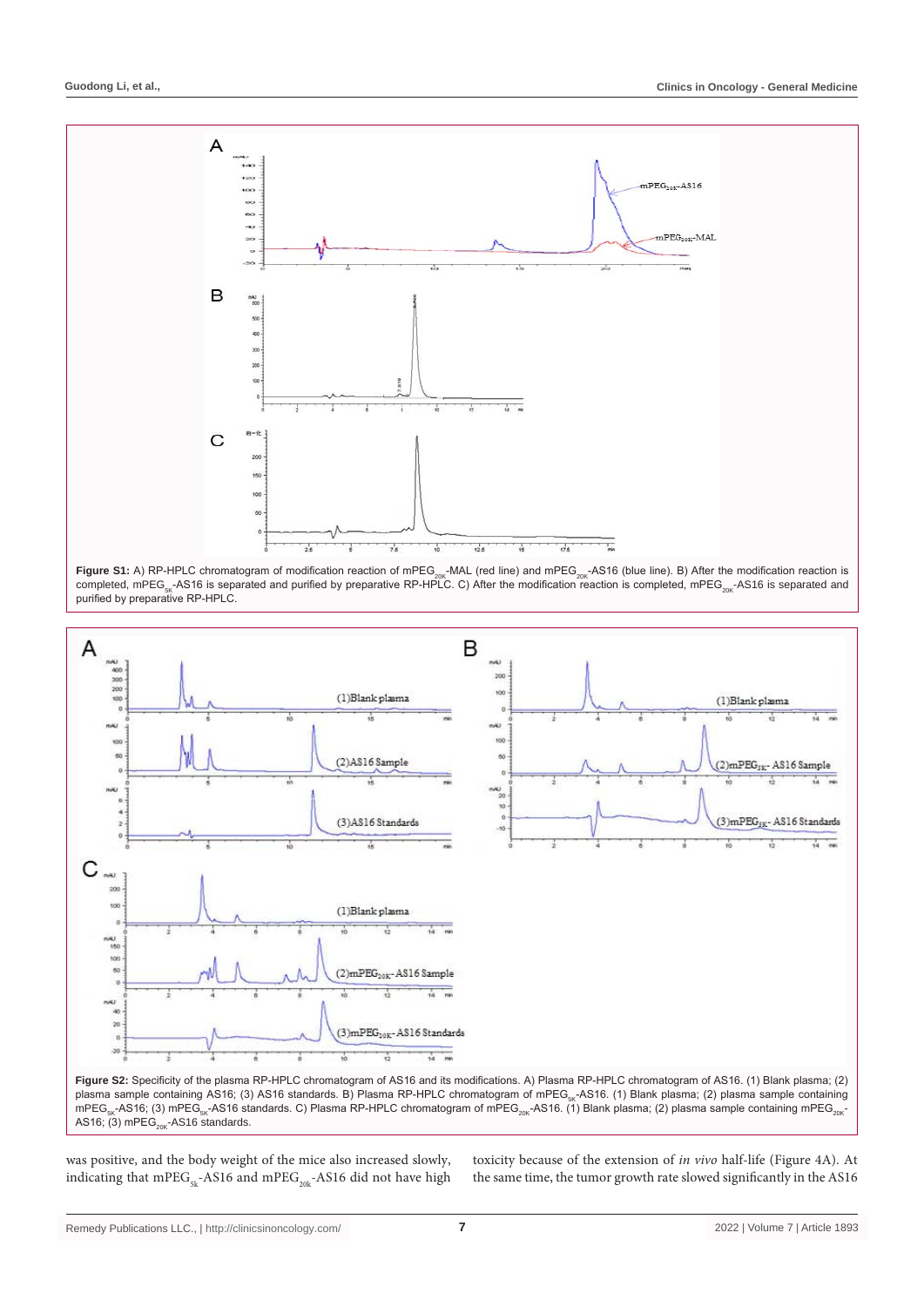group as well as those of its analogues, and the mPEG<sub>20k</sub>-AS16 group had the slowest tumor growth rate (Figure 4B).

Both AS16 and its analogues were able to inhibit tumors, but both the low and high doses of mPEG<sub>20k</sub>-AS16 caused a significantly stronger inhibition of tumor growth compared with the other peptides (Figure 4C, 4D). The tumor inhibition rate of AS16 (0.3 mol/kg) was 36.5%. The tumor inhibition effect of mPEG<sub>5k</sub>-AS16 in the high-dose group (0.3 mol/kg) was slightly better than that in the AS16 group, which had a tumor inhibition rate of 40.2%. The tumor inhibition rate of mPEG<sub>5k</sub>-AS16 in the low-dose group (0.15 mol/kg) was only 29.4% (Figure 4E), slightly lower than that in the AS16 group (0.3 mol/kg). The tumor inhibition rates of the high-dose (0.3 mol/kg) and lowdose (0.15 mol/kg) groups of mPEG<sub>20k</sub>-AS16 were 60.4% and 55.9%, respectively, representing tumor inhibition effects significantly better than those of both AS16 and mPEG<sub>5k</sub>-AS16. In addition to having the best tumor inhibition effect, mPEG<sub>20k</sub>-AS16 retained its biological activity *in vivo*, had a significantly extended half-life, and was able to maintain a high concentration for a long period of time. Thus, our results indicate that even a low dose of mPEG<sub>20k</sub>-AS16 can effectively inhibit the growth of tumors.

Platelet endothelial cell adhesion molecule (CD31) is a marker specifically expressed by vascular endothelial cells. In our study, we used anti-CD31 antibody to perform immunohistochemical staining on tumor tissues to directly observe tumor angiogenesis. Our results revealed that blood vessel density was lower in both the AS16 group and those of its analogues (Figure 4F). The mPEG<sub>5k</sub>-AS16 (0.15 mol/kg) group had a large number of tumor blood vessels, and the  $mPEG_{5k}$ -AS16 (0.3 mol/kg) group showed no significant difference in blood vessel density to AS16 (0.3 mol/kg). There were, however, significantly fewer blood vessels in the tumor tissues of the mPEG<sub>20k</sub>-AS16 group than in those of the other groups, though there was no significant difference between the high- and low-dose mPEG<sub>20k</sub>-AS16 groups. This was consistent with the tumor inhibition results-the tumor vascular density in the group that had the best tumor inhibition effect was also the lowest.

#### **Discussion**

In order to improve the poor stability and short half-life of peptide AS16, we used PEG fixed-point modification technology to modify it, thus obtaining mPEG<sub>5k</sub>-AS16 and mPEG<sub>20k</sub>-AS16 with purity of over 90%. In terms of stability, both mPEG<sub>5k</sub>-AS16 and mPEG<sub>20k</sub>-AS16 demonstrated increased resistance to enzymatic hydrolysis, and the pharmacokinetic parameter results revealed that the halflife of mPEG<sub>5k</sub>-AS16 and mPEG<sub>20k</sub>-AS16 had also been significantly prolonged. *In vivo* functional experiments confirmed that mPEG<sub>EL</sub>-AS16 and mPEG<sub>20k</sub>-AS16 retained their anti-angiogenic activity, and the antitumor effects of mPEG<sub>5k</sub>-AS16 and mPEG<sub>20k</sub>-AS16 were also better than those of AS16 in a mouse transplant model.

The selection of PEG binding sites, the types and sizes of PEG modifiers, and the conditions required for modification are key factors affecting the bioactivity of PEG peptides. It had been reported that the Ala at the N-terminal of AS16 was not an active site [22]. We thus tried using D-Ala to replace the L-Ala at the N-terminal of AS16, and the modified AS16 showed better antitumor activity (data not shown). We made further modifications of the N-terminal of AS16 accordingly. The mercapto groups in peptides and proteins are small, react easily, and are thus ideal modification sites [23]. AS16, however, does not contain sulfhydryl groups. We thus linked a Cysto

the N-terminal of AS16 using chemical synthesis to obtain modified precursor Cys-AS16 (CATWLPPRAANLLMAAS) and then modified it at fixed points [24,25]. The fixed-point modification not only led to homogeneous modifications, but it also facilitated the separation and purification of modifications. Because there is a hydroxyl group at both terminals of PEG, the monomethoxy polyethylene glycol with one terminal closed by a methyl group is often used as the modifier in order to prevent cross-linking or clustering during the modification. mPEG-MAL is the most commonly used mercapto fixed-point modifier and is created by adding a sulfide bond to the mercapto group via the double bond in the maleimide ring. The higher the molecular weight of the PEG modifier, the stronger it's shielding effect on the active site of the enzyme on the peptide surface. The molecular weight of the PEG modifier is also positively correlated with the anti-enzymatic hydrolysis ability of the modification as well as its half-life. However, the shielding effect of PEG on the active site of the peptide will also be enhanced, which may significantly reduce the biological activity of the peptide. The selection of them PEG-MAL molecular weight thus requires consideration of the retention of peptide activity and the extension of half-life. In our study, two mPEG-MAL modifiers with molecular weights of  $5$  (mPEG<sub> $5$ -</sub>-MAL) and 20 kDa (mPEG<sub>20k</sub>-MAL), respectively, were selected to react with free mercapto at the N-terminal of Cys-AS16 to achieve fixed-point modification of the inactive site of AS16.

We also introduced a Cys at the N-terminal of AS16 by chemical synthesis to obtain the modified precursor Cys-AS16. Then, we modified the mercapto group of the N-terminal Cys with  $mPEG_{5k}$ -MAL and mPEG<sub>20k</sub>-MAL. Functional experiments confirmed that  $mPEG_{5k}$ -AS16 and  $mPEG_{20k}$ -AS16 had similar effects to AS16 in inhibiting vascular endothelial cell migration and tumor angiogenesis, indicating that the biological activity of AS16 had been retained. The anti-enzymatic hydrolysis ability of mPEG<sub>5k</sub>-AS16 and mPEG<sub>20k</sub>-AS16 was similar, and the peptide's time curve revealed that the half-life of mPEG<sub>20k</sub>-AS16 was about 91 times that of mPEG<sub>5k</sub>-AS16, indicating that the extension of mPEG<sub>20k</sub>-AS16 half-life is mainly related to the decrease of glomerular filtration rate; this is consistent with the results of a study by Wu et al. [26]. The half-life of mPEG<sub>20k</sub>-AS16 was prolonged, but the bioactivity of mPEG<sub>20k</sub>-AS16 in vivo was not changed, though we predicted that it would be increased. Compared with mPEG<sub>5k</sub>-AS16 and AS16, mPEG<sub>20k</sub>-AS16 had better antitumor angiogenesis, which supported our prediction.

In conclusion, chemical modification of AS16 by PEG fixedpoint modification technique resulted in a modified product,  $mPEG_{20k}$ -AS16, with higher stability, longer half-life, and better antiangiogenesis and antitumor effects than AS16. Compared with NRP1 and Tie2 antibodies or with NRP1 and Tie2 dual-function antibodies,  $mPEG_{20k}$ -AS16 is a promising peptide antitumor drug with a low price, simple chemical synthesis, and easy preservation.

#### **Acknowledgment**

This study was financially supported by the Natural Science Foundation of Henan Province (Grant Nos. 152300410028 and 14A350007).

#### **References**

- 1. [Fukumura D, Kloepper J, Amoozgar Z, Duda DG, Jain RK. Enhancing](https://pubmed.ncbi.nlm.nih.gov/29508855/)  [cancer immunotherapy using antiangiogenics: Opportunities and](https://pubmed.ncbi.nlm.nih.gov/29508855/)  [challenges. Nat Rev Clin Oncol. 2018;15\(5\):325-40.](https://pubmed.ncbi.nlm.nih.gov/29508855/)
- 2. Peterson TE, Kirkpatrick ND, Huang Y, Farrar CT, Marijt KA, Kloepper